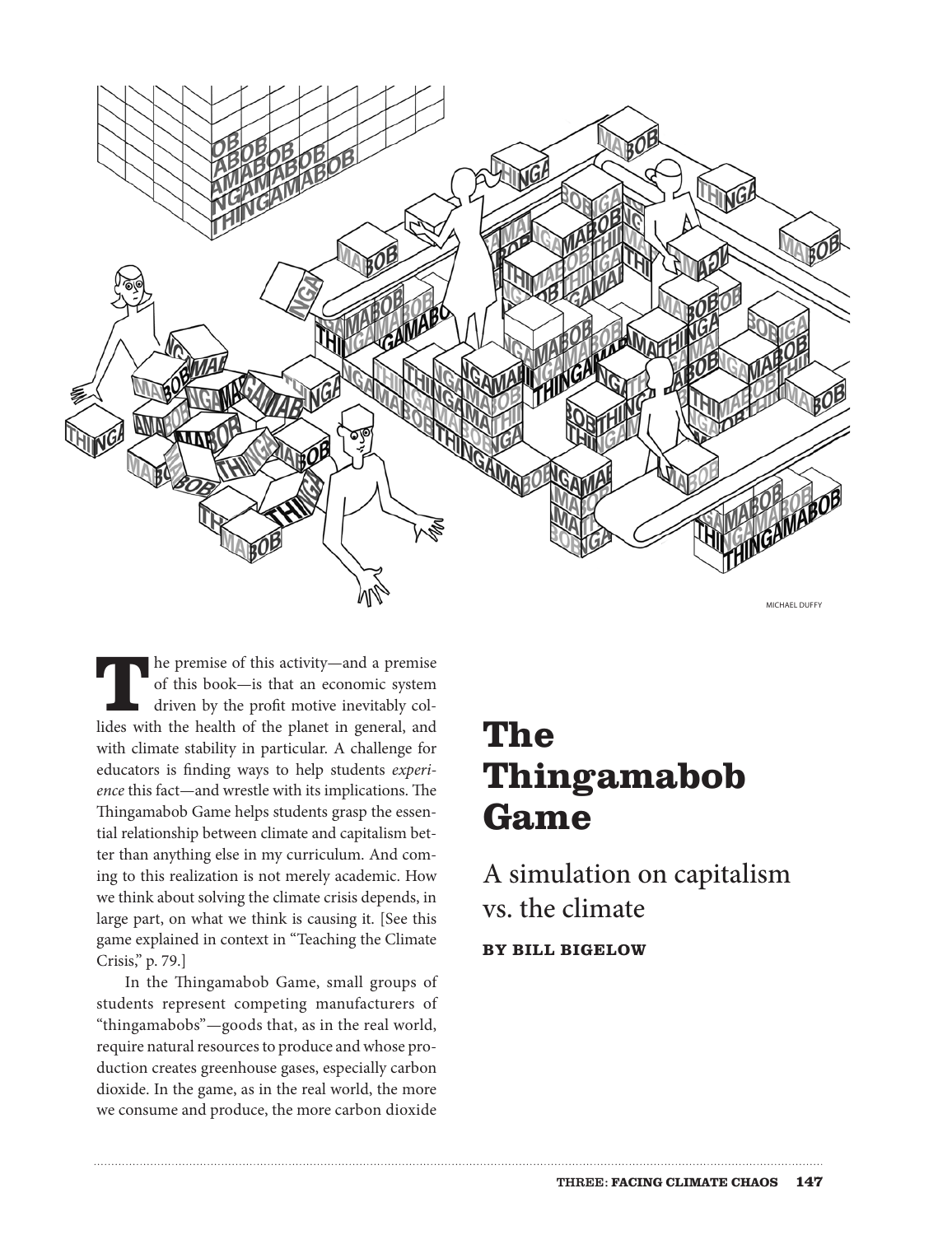is released into the atmosphere, and the more we put at risk life on Earth. As of this book's 2014 publication, CO2 in the atmosphere is increasing at the rate of more than two parts per million per year. (The *rate* of increase has risen throughout the years, in addition to overall CO2 concentrations.) The Earth's ecology is immensely complicated, and no one can say the precise effect of, say, 450 ppm CO<sub>2</sub> in the atmosphere, or 550 ppm. But as the impact of climate change becomes more apparent, scientists paint a grim future. In this activity, competing groups of students/manufacturers are equipped with knowledge of the gathering calamity. They then determine if they can be environmentally responsible, given the rewards offered by—and punishments exacted from—a profit-based economy. The game can be fun, frenetic, and frustrating. But the activity helps students gain more clarity about strategies for responding to the climate crisis and saving the planet.

#### **Materials Needed:**

1. Copies of the Thingamabob Game Role Sheet; one for each student.

2. Five Thingamabob Production Round slips per group. I generally have seven groups, depending on class size. (Cut these up beforehand.) Even groups as small as two students work fine.

3. Several candy bars or other desirable food products. (See the Thingamabob Game Role Sheet for the exact number you could end up needing.)

#### **Suggested Procedure:**

1. Before beginning the game, put the chart on page 152 on the board or overhead.

2. Distribute copies of the Thingamabob Game Role Sheet to students. Read it aloud. You'll notice that for simplicity's sake, each "company" doesn't have to worry about developing markets for its goods. In this game, whatever the companies produce will be sold. Thus with each round, each company increases its capital and can produce even more thingamabobs, if the student "managers" of that company so choose. (See #10, below for caveats on the game's limitations.)

 The math is simple: Each company starts out with \$1,000. Thingamabobs sell for \$2 a piece and cost \$1 to produce. So a company makes a dollar for every thingamabob produced. (Companies may not borrow money in the game—although that would be a twist you could introduce—and cannot spend any more money than they have.) So for the first round, an individual group's maximum production is 1,000 thingamabobs, which would leave the group with a total of \$2,000 after the round, if the group decided to produce as much as possible.

The carbon math is equally simple. For every thousand thingamabobs produced by *all the groups put together,* CO2 in the atmosphere increases by two parts per million. So with each round, as in the real world, CO2 rise is inexorable.

Note that the role sheet promises candy for all the winners. It's important that you have desirable candy awards ready, and that you show these to students to motivate them to try to win. However, every class I have ever done this with—maybe 30 or 40—has produced so many thingamabobs that it triggered climate disaster, so students aren't likely to earn the reward you select.

The concluding paragraph of the instructions warns students that at the end of the five rounds if the *total* number of thingamabobs produced (i.e., by all seven groups in all five rounds) produces carbon dioxide concentrations over the trigger figure, every company loses the game. Students don't know the precise trigger point of environmental destruction. *I set the figure at 450 parts per million—production of 35,000 thingamabobs*—and I write that on the board and cover it up. Students know only that the figure is somewhere between 420 and 460 ppm—between 20,000 and 40,000 thingamabobs. Emphasize the tension in the game—as in real life: *They will be rewarded based on how much profit they produce for their company; but the more thingamabobs they produce, the closer they bring the planet to climate catastrophe and environmental devastation.*

**3.** Divide the class into seven groups. It's fine if groups have only a couple of students in a group, or as many as five or six (if you're in one of the many school districts where class sizes are ballooning due to budget cuts.) Tell each group to come up with a thingamabob company name.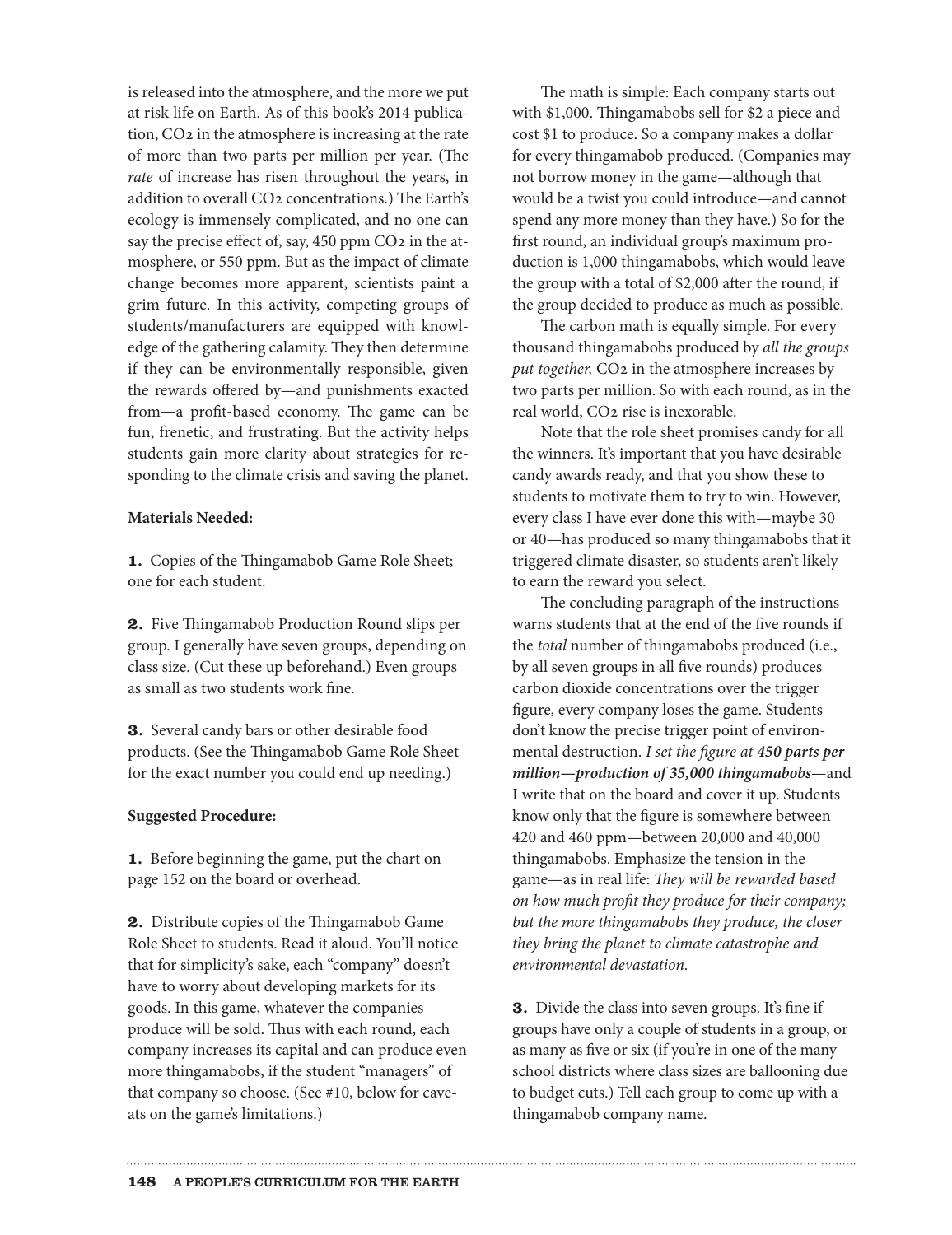4. Distribute five Thingamabob Production Round slips to each group. Ask them to make their first production decisions. They should discuss these within each small group, complete the information on the slip, and hand them to you without revealing their numbers to their competitors.

5. Begin by writing all the company names on the board or overhead. Then post the first round production figures. Be sure to add up the number of thingamabobs produced in each round and to keep a running total of all the thingamabobs produced in the game, and for each round, the carbon dioxide ppm, beginning with the game's starting point of 380 ppm. Point out the "loser" companies whose profits don't match those of their competitors. Tell these companies that their stockholders are getting restless because their competitors are so much more successful, even though they began with the same amount of capital. If one company decides that it wants to carry the banner for the Earth and produce no or few thingamabobs, I may declare that company bankrupt and distribute those students to other groups so that they get the message that failing to compete has consequences. I always remind students how good that chocolate will taste for the students in the winning companies.

6. Continue round by round, indicating the most and least profitable companies. Also emphasize how the total carbon dioxide count is getting dangerously high. (Remember, *you* know that the trigger figure of climate no-return is 450 ppm; *they* know only that it is between 420 and 460.) Finish all five rounds, even if they exceed the 450 figure. One year my students went over the 460 number in the fourth round, and I told them that new "scientific evidence" found that the trigger point is higher, between 460 and 480 ppm. My students in that class still went over, topping out at somewhere around 500 ppm.

7. If by some miracle, at the end of round five, thingamabob production of all companies has not exceeded the 450 ppm trigger number, award the prizes to the groups as indicated on their role sheet.

8. Afterward, before discussing, ask students to write about the activity. Keep it simple, something like "Why did you destroy the Earth? You saw it

coming, but you did it anyway." Perhaps ask students to comment on the observation by ex-financier James Goldsmith that "winning" in a game like this is like "winning at poker on the Titanic." You might also ask them to reflect on what, if anything, they could have done that would have led to a more positive outcome.

Or you might have students write about the game's main lessons. Propose some that they might react to:

- Human beings are inherently greedy and competitive. People will never be able to cooperate to solve the climate crisis. It's human nature.
- What's missing from this game is a government. To keep corporations' greed in check, we need a strong government that enacts and enforces regulations on carbon dioxide emissions.
- The cause of the climate crisis is the capitalist system itself. So long as we have an economic system driven by profit, corporations will be rewarded for endangering the planet. If we want to deal with the roots of the climate crisis we need to create an economic system that does not reward greed.

9. Begin the discussion by getting students to talk about what they wrote. Some further discussion questions include:

- Describe what went on in your group. What pressures did you feel?
- What prevented you from being more ecologically oriented?
- How does the game resemble real life? What was unrealistic about the game?
- Is the game "rigged"? Could the rules be changed in ways that would not lead to climate ruin?
- Invent a new set of rules for the "game" that would not lead to environmental destruction. What different behaviors could be rewarded?

10. Now for the fine print. Simulations are metaphors. They're useful in illuminating aspects of reality, but they can obscure or miss other import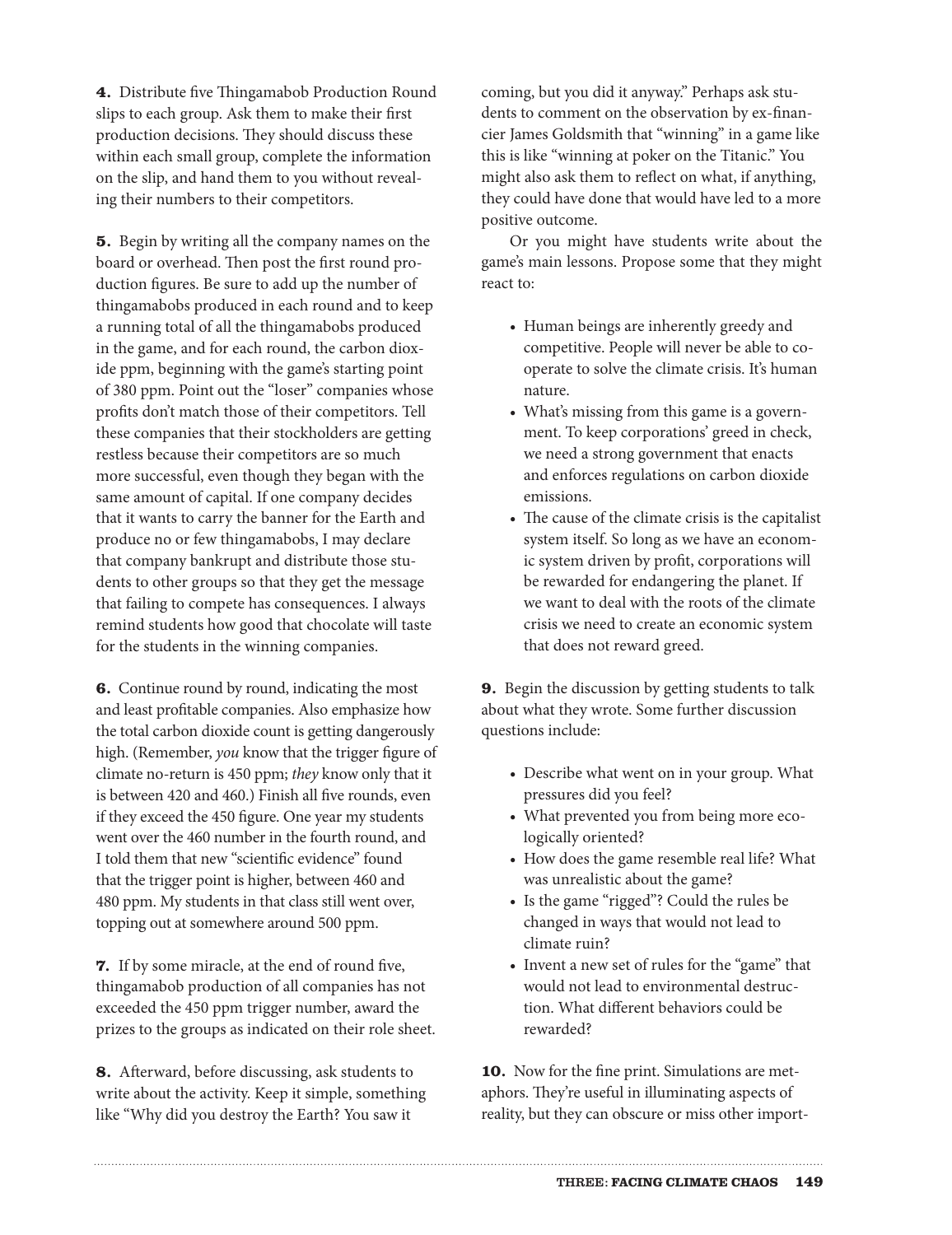ant aspects. The Thingamabob Game effectively highlights how the capitalist market has no built-in alarm system to protect the Earth. As social critic David Korten writes, "There are no price signals indicating that the poor are going hungry because they have been forced off their lands; nor is there any price signal to tell polluters that too much CO2 is being released into the air, or that toxins should not be dumped into soils or waters." But the simulation may imply that we all suffer equally as the Earth deteriorates. Nothing in the activity suggests that the consequences of climate change reverberate unevenly through the global landscape, affecting the Third World, the poor, and people of color more harshly than those with more privilege. And the game's cataclysmic end may distort the way things are likely to play out in real life, as pockets of the world become unlivable but global elites exist relatively comfortably in gated communities, shielded from the worst aspects of the climate crisis.

 As mentioned earlier, to underscore the pressure on corporations to maintain high production, even at great ecological peril, vagaries of the market do not factor into the Thingamabob Game. Obviously, in real life everything that is produced is not necessarily purchased. This is one of the central contradictions of market economies: They



Look at that devastation, son. There's almost nothing left of **OMN** the natural world. CORI I'm counting on you to squeeze the last scraps of profits out of it. 02010 Stephanie McMillan.org

tend toward overproduction and boom-and-bust cycles. And the production of every "thingamabob" will not be equally unfriendly to the climate. Some production—for example, solar panels—may soften humans' effect. You can discuss these and other limitations with students. Still, the game's essential caution—that a profit-oriented economic system is incompatible with climate stability and environmental responsibility, more broadly—is one that is hard to deny. @

*Bill Bigelow (bbpdx@aol.com) is curriculum editor of*  Rethinking Schools *magazine.*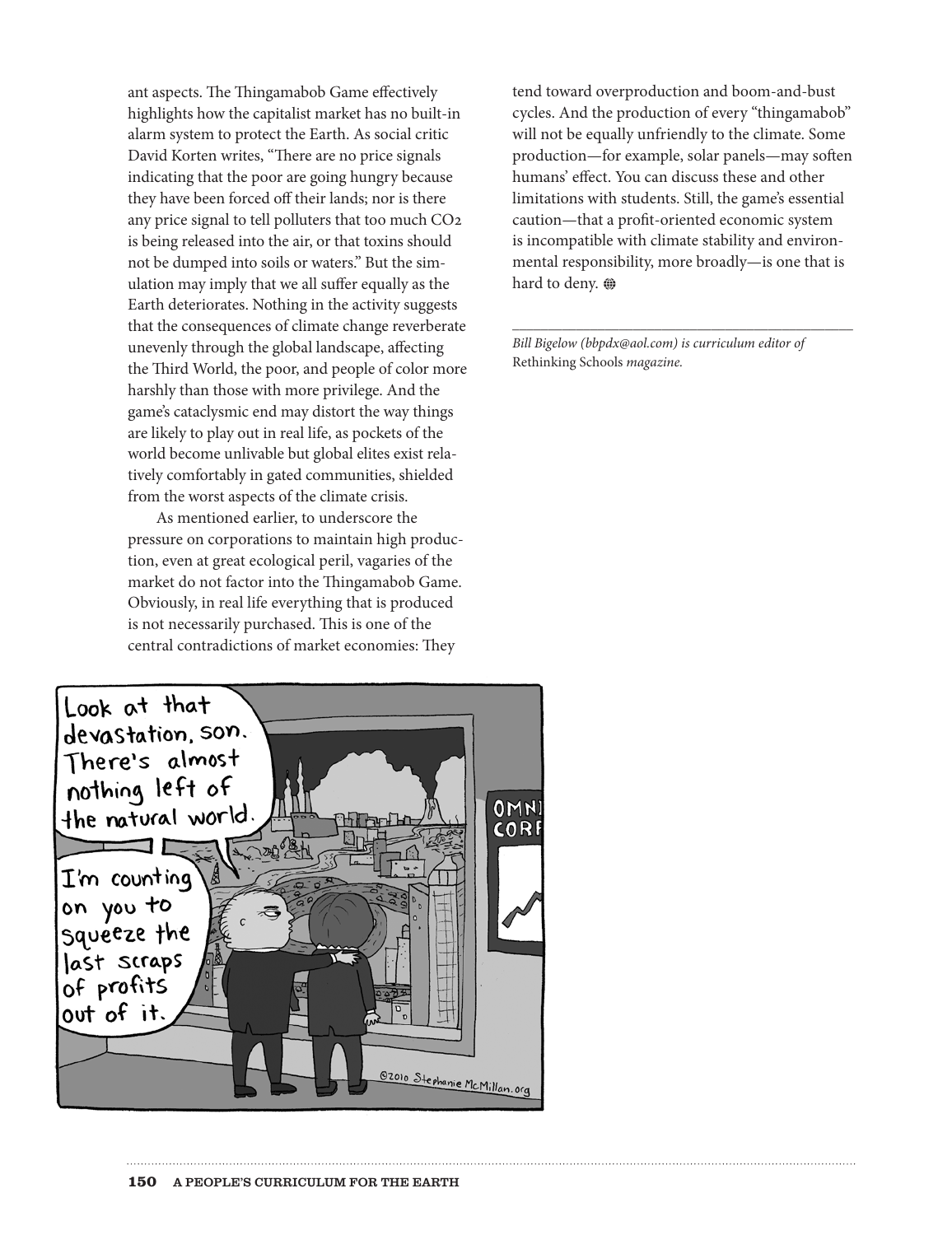

### The Thingamabob Game Role Sheet

The course managers of a company that pro-<br>duces thing amabobs. You are in competi-<br>tion with other thing amabob companies.<br>Even though you have important and highly paid duces thingamabobs. You are in competition with other thingamabob companies. Even though you have important and highly paid managerial jobs, these jobs are not necessarily secure. As with any capitalist company, you need to continually grow and make a profit. Fail to return a sufficient profit and you'll lose your job.

But the threat of global warming raises some questions about your thingamabob business. Here is what the best science tells us: Over the past 350 million years or so, the sun's energy has been stored on Earth in the form of carbon—especially in oil, coal, and natural gas. Burning carbon-based fuels provides energy that runs our cars and heats our homes. This carbon-based energy also produces and transports your thingamabobs. But here's the problem: Burning carbon-based fuel releases carbon dioxide gas. Carbon dioxide (CO2) traps the sun's warmth within the atmosphere—which is why it's called a "greenhouse gas." The main threat is that as CO2 and other greenhouse gases build up in the atmosphere, Earth's temperatures rise. And as temperatures have begun to warm, the Earth faces dire situations: Glaciers are disappearing; permafrost in Alaska and Siberia has started to melt; corral reefs in the Indian Ocean and South Pacific are dying; species are going extinct at an increasingly rapid rate; weather patterns are changing, leading to more intense storm activity. And the seas are rising, which jeopardizes every coastal area in the world.

Since the 1700s, CO2 alone has increased in the atmosphere from about 275 parts per million (ppm) to around 400 ppm. Most of this increase has taken place since 1950. And today, it's rising by 2.1 ppm every year. In this period, according to NASA, global average temperatures have risen 0.8° Celsius (1.4° Fahrenheit). No one can predict for certain the impact of, say, 450 ppm CO2 or 550 ppm CO2. Continuing on this course could have catastrophic consequences.

Naturally, the production of thingamabobs is not the only cause of rising greenhouse gases. How we heat our homes, how we get to work, even how our food is raised plays a role. But production of thingamabobs definitely increases the concentration of CO2 in the atmosphere. Some of this is from

the mining and shipping of raw materials to make the thingamabobs; some is from thingamabob production itself, which requires a great deal of energy; some is from the shipping of thingamabobs from China, where most of your factories are located.

### Rules of the Game

Each company begins the game with \$1,000 in capital. Each thingamabob costs \$1 to produce. You will make \$2 off of every thingamabob you produce and sell. (So, for example, if you produce 100 thingamabobs in round one, you will spend \$100, but you'll get \$200 back, and end up with a total of \$1,100.) Of course, with every thingamabob produced, the Earth comes one step closer to ecological disaster. **In the game, production of each 1,000 thingamabobs adds an estimated 2 ppm carbon dioxide to the atmosphere.** The world in the Thingamabob Game begins at 380 CO2 ppm.

To simulate the real-life consequences, here's how scoring will work. There will be five "production" rounds. At the end of the fifth round, you will be rewarded not on how nice you are to each other, or to the Earth, but on how much profit you've made for the company:

#### **Rewards:**

|         | Top two groups: Candy for every group member |
|---------|----------------------------------------------|
| Group 3 | Two candy bars to split between              |
|         | group members                                |
| Group 4 | One candy bar to split between               |
|         | group members                                |
| Group 5 | <b>Nothing</b>                               |
| Group 6 | <b>Nothing</b>                               |
| Group 7 | <b>Nothing</b>                               |

**If all groups tie, each group will receive one candy bar to share.**

**Here's the catch: If the total production of thingamabobs for all groups produces CO2 concentrations over the trigger number—somewhere between 420 and 460 ppm (that is, between 20,000 and 40,000 thingamabobs)—the Earth's environment will be damaged beyond repair, and no one**  will receive any candy.  $\circledast$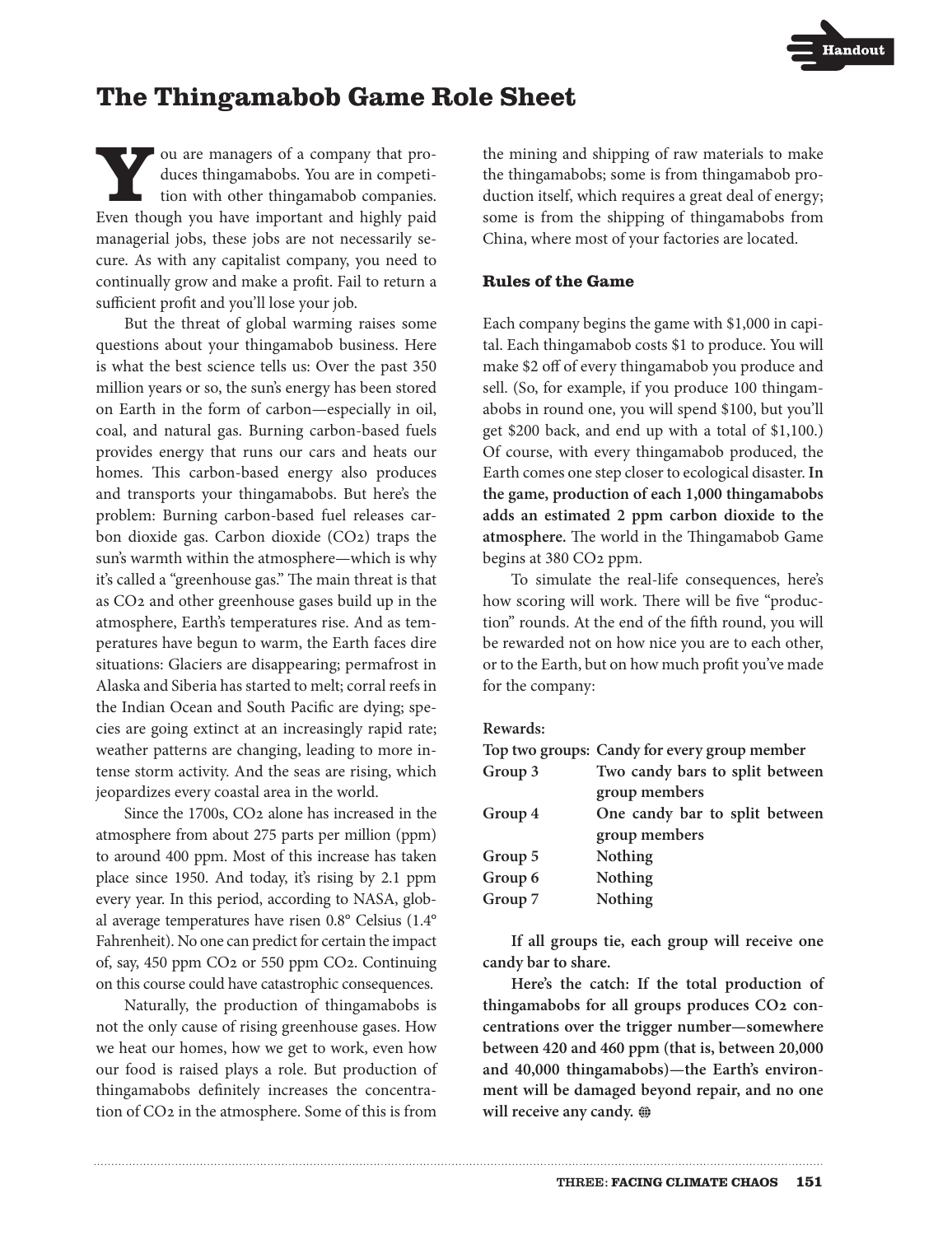|                                                         | Round <sub>1</sub> |                    |                   | Round <sub>2</sub> | Round 3           |                    | Round <sub>4</sub> |                    | Round 5           |                    |
|---------------------------------------------------------|--------------------|--------------------|-------------------|--------------------|-------------------|--------------------|--------------------|--------------------|-------------------|--------------------|
| Company Name                                            | Avail.<br>Capital  | Things<br>Produced | Avail.<br>Capital | Things<br>Produced | Avail.<br>Capital | Things<br>Produced | Avail.<br>Capital  | Things<br>Produced | Avail.<br>Capital | Things<br>Produced |
| $\div$                                                  | \$1,000            |                    |                   |                    |                   |                    |                    |                    |                   |                    |
| $\dot{\mathbf{N}}$                                      | \$1,000            |                    |                   |                    |                   |                    |                    |                    |                   |                    |
| $\dot{\boldsymbol{\omega}}$                             | \$1,000            |                    |                   |                    |                   |                    |                    |                    |                   |                    |
| 4.                                                      | \$1,000            |                    |                   |                    |                   |                    |                    |                    |                   |                    |
| າວຸ່                                                    | \$1,000            |                    |                   |                    |                   |                    |                    |                    |                   |                    |
| $\ddot{\circ}$                                          | \$1,000            |                    |                   |                    |                   |                    |                    |                    |                   |                    |
| Ι.                                                      | \$1,000            |                    |                   |                    |                   |                    |                    |                    |                   |                    |
| Running total<br>"things"                               |                    |                    |                   |                    |                   |                    |                    |                    |                   |                    |
| CO <sub>2</sub> ppm                                     |                    |                    |                   |                    |                   |                    |                    |                    |                   |                    |
| per 1,000 things<br>380 ppm-2 ppm<br><b>Game</b> begins |                    |                    |                   |                    |                   |                    |                    |                    |                   |                    |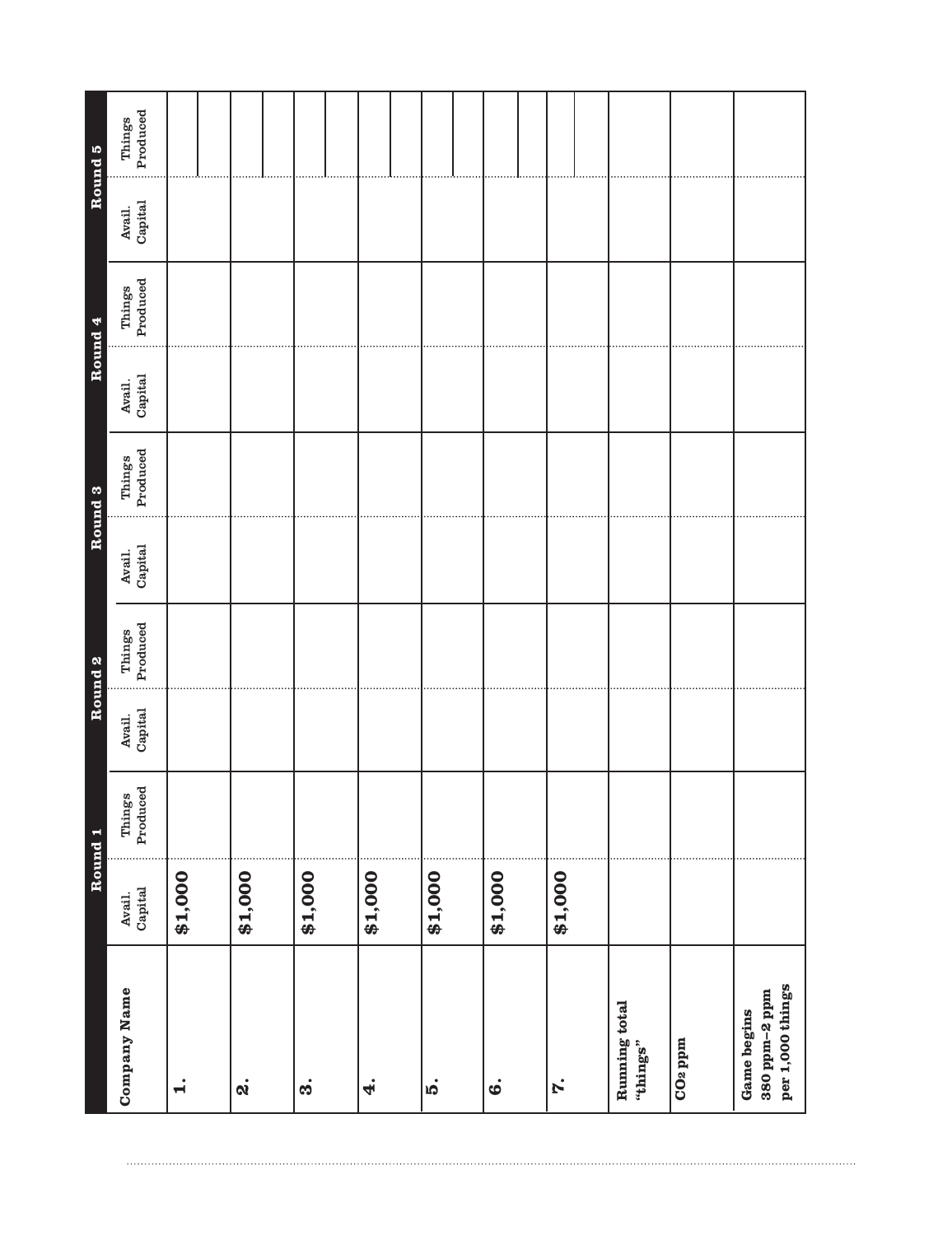### Thingamabob Production

| Round # |                                          |
|---------|------------------------------------------|
|         | $\Delta$ vailable capital (\$): $\Delta$ |
|         |                                          |
|         |                                          |
|         |                                          |
|         |                                          |

### Thingamabob Production

Round # \_\_\_\_\_

| Company name: |  | Available capital (\$): |
|---------------|--|-------------------------|
|               |  |                         |
| ----          |  |                         |

Number of thingamabobs produced this round: \_\_\_\_\_\_\_\_\_\_\_\_\_\_\_\_\_\_\_\_\_\_

Total available capital after production: \_\_\_\_\_\_\_\_\_\_\_\_\_\_\_\_\_\_\_\_\_\_\_\_\_\_\_\_\_\_\_\_\_

-----------------------------------------------------------------------

## Thingamabob Production

| <b>Thingamabob Production</b> |  |
|-------------------------------|--|
|                               |  |
|                               |  |
|                               |  |
|                               |  |